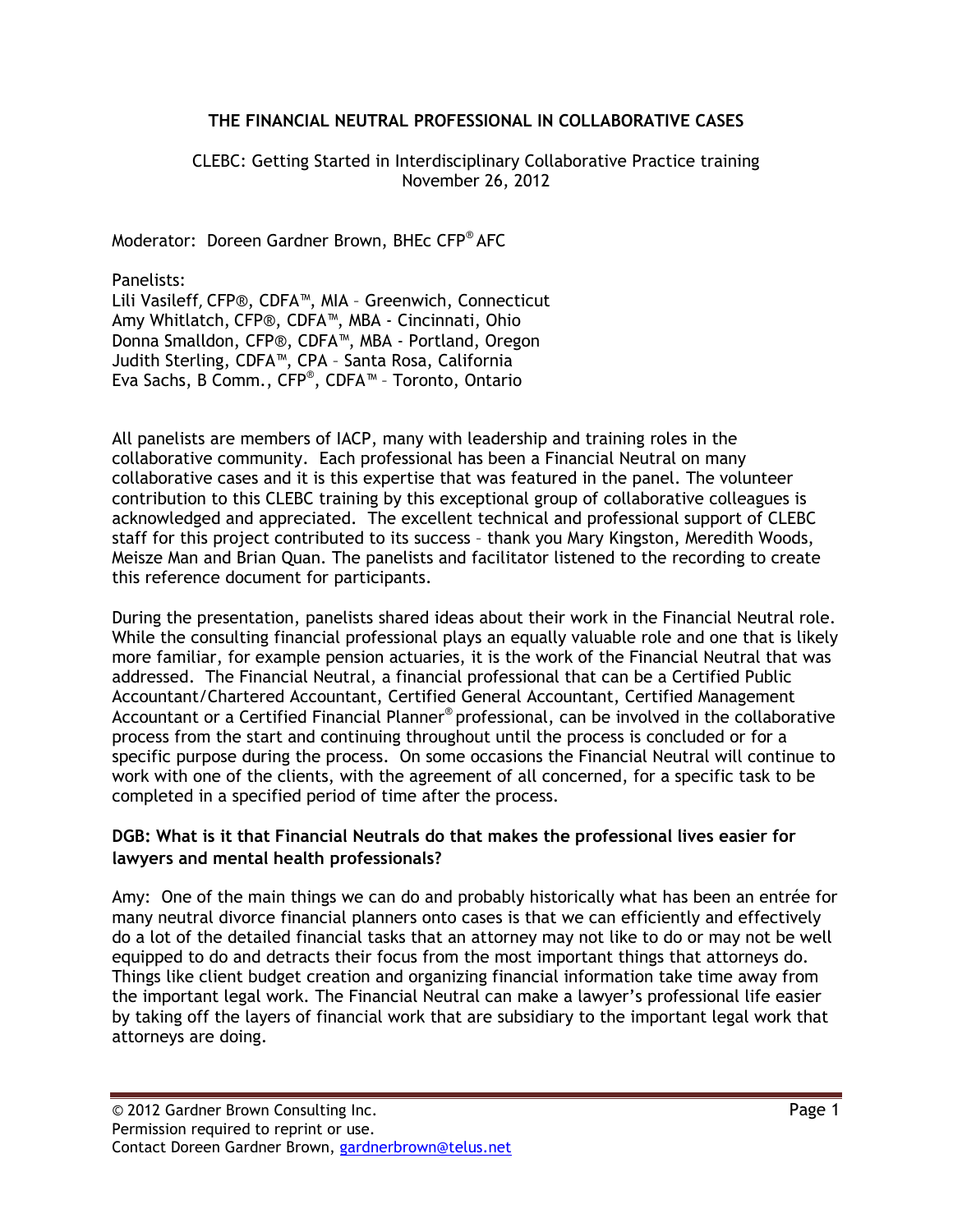Donna: As a neutral, the attorneys can lean on us to help facilitate the conversation and strip away or unpeel where the emotionality exists. We can help assess, if coaches have not yet been involved, and recommend to the attorneys that the clients would be well served by bringing on mental health professionals. Some attorneys are concerned about liability and bringing Financial Neutrals onto cases can lessen that responsibility.

## DGB: Just how exactly is the work of the financial done? Who does it? How is it done? What does it look like? How long does it take?

Amy: Amy's Collaborative Practice Continuum is at 11.1.59 in the training materials. In Cincinnati, this chart is often used to ground clients in the process because we have noticed that clients often want to jump to the "resolution stage" directly after the "goals and interests determination" stage. Financial Neutrals may be brought in at any stage. The various services that the Financial Neutrals can provide at the different stages are noted in the continuum. Often we are invited in at the "option evaluation" stage.

The Financial Neutral's work can begin with helping clients clarify their financial goals and then moves into the information gathering and information evaluation stage. Financial Neutrals can gather and organize all the financial information that will be used in the collaborative process. Once confirmed by clients it is distributed to the attorneys.

Clients may have both joint and individual meetings with the financial neutral. At the next stage, the financial will be involved in option generation and option evaluation. Short and long term implications will be discussed. Once resolution is achieved, the financial may be involved in assisting clients with transition items.

Amy noted that the continuum helps client to see where they are in the process and where the process is going.

Jude: Jude's Collaborative Divorce Financial Professional Timeline is at 11.1.47 in the training materials. She is experiencing that clients are often coming to her first. She does a complete work up of all the financial pieces to come up with a complete report on the financial situation, with supporting documentation. She meets with clients one time alone, each of them separately, to go over what their financial concerns and their goals and interests are and this is included in her report. It isn't just collecting information it is educating clients and attorneys about the clients' financial situation. She assembles all the documents and supporting statements and information into a report that is then used in the process.

Bringing financial reality to the sessions with clients is an important part of her work. Financial Neutrals facilitate the conversation about finances and the attention is on the neutral rather than either of the attorneys. When she is in the room with the clients, the focus can be on her rather than either of the attorneys about sensitive issues related to the financial situation. Jude noted that the financial reality role is vital and often times it is easier for clients to hear about financial reality from the Financial Neutral.

Eva: Eva finds that education is an important function of the Financial Neutral. Sometimes one client is less sophisticated and the Financial Neutral can be effective in providing a refresher course to get this client up to speed. She finds that when clients have the same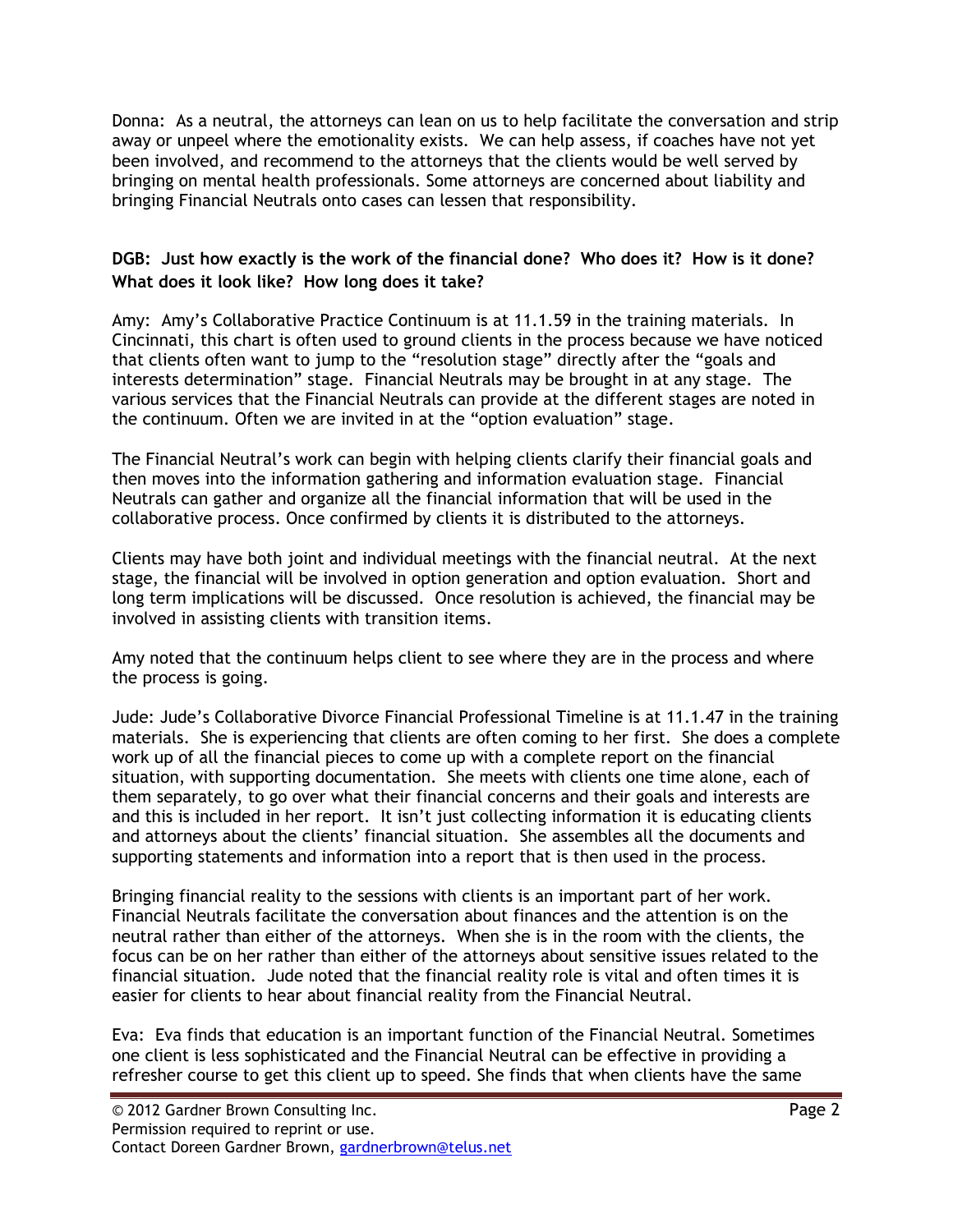understanding of all the aspects of the financial situation everyone is very clear going into the options generation stage.

The kind of discussion we can have about immediate financial needs is very important. When one person has moved out and there is still no agreement, it is very helpful for the Financial Neutral to be involved in helping clients create short term budgets so that each client can live on the funds that are available. The longer this period is, the more critical and useful the involvement of the Financial Neutral. There is good value of having the Financial Neutral be involved in the "in between" or transition budgets that clients will need to have.

## DGB: Family Law software is often used by Financial Neutrals. This was developed in the US and is used extensively. How do you use this software?

Jude: She uses the Family Law software to prepare the personal financial statements and to do projections.

Donna: She sends invitations to clients to populate the worksheets in Family Law software so that clients begin to own the numbers in their budgets. She uses a projector with a screen during brainstorming to illustrate both short and long term projections so that attorneys and clients can easily see the impact of the various options under consideration. Impasse is often alleviated by showing both short and long term projections.

Donna thinks the collaborative process is all about self-determining clients. The Financial Neutral needs to remember this and give clients the opportunity to come up with the solutions.

Amy: Long term projections are not always done. This tool is very powerful but there may be times when the long term projections do not add useful information. Short term analyses are frequently provided.

## DGB: Who can do this work?

Lili: Lili refers to the Financial Neutral as a place mark in the collaborative process. We are a safe harbor for all the "what ifs" that will be played out during the process. Respect for the legal process is a given and in addition, the Financial Neutral has to be expert in comprehensive personal financial information. We are supplementary to the legal process and we must be sure that we hold true to the neutrality. Neutrality is essential. Fee only, placing clients' interests first, and no selling of products or giving investment advice, are the prerequisites for how Financial Neutrals maintain this neutrality. The Financial Neutral might be described as a quarterback in the process in that we hold all the information but will act in consensus with the entire team member as consensual decisions about property and support issues are made.

Financial Neutrals must be trained in Collaborative Practice, must hold true to our financial licensing bodies and abide by the protocol and standards of practice of their respective financial professional organizations and the IACP standards of practice.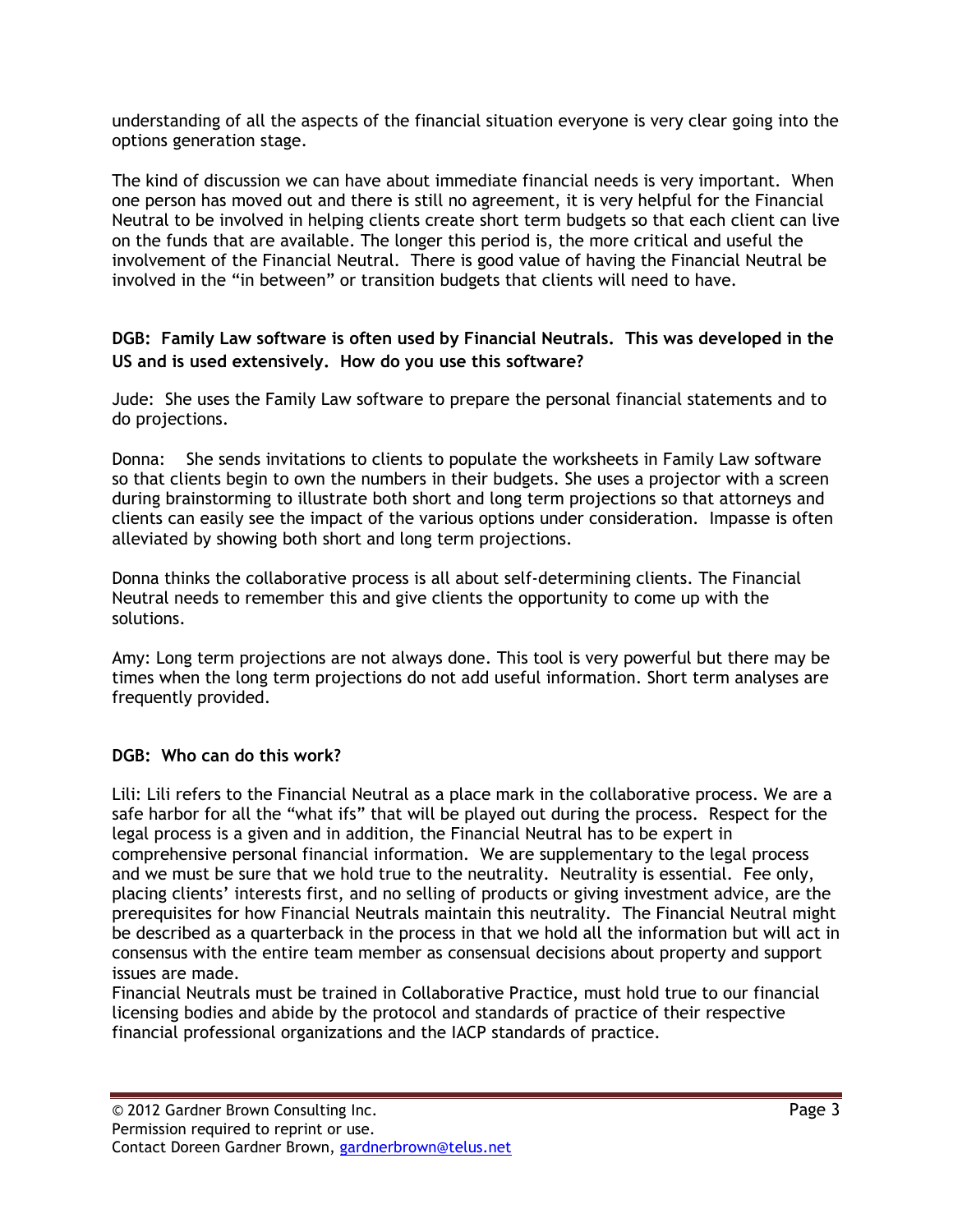## DGB: For some time, IACP has had standards of practice that Financial Neutrals are asked to embrace and all the panelists adhere to these standards in their collaborative engagements.

Donna: IACP requires a professional designation – CFP, CPA or CA, CGA, CMA for the Financial Neutral. Getting these designations is a rigorous process and to keep the designations requires annual continuous professional development/education. All five have disciplinary processes in place.

Many Financial Neutrals will have a CDFA or FDS designation, which can be regarded as an add-on that allows the CFP, CPA or CA, CGA, CMA to learn more about specific content that applies to the divorcing client.

Jude: Jude's collaborative practice group requires that members be a CPA, Chartered Financial Consultant or a CFP. There are differences between the CPA and the CFP. CPAs can come from a tax or audit background, and she finds her audit and tax background important in her work whereas the CFP may have more expertise in financial planning.

## DGB: Many Financial Neutrals belong to the ADFP. How do you get to be a member?

Lili: The Association of Divorce Financial Planners (ADFP) organization's mission is to heighten awareness of benefits that Divorce Financial Planners bring to the divorce process. The ADFP is providing a leadership role in this niche profession for divorce financial professionals. The goal is to have trustworthy professionals for divorcing clients that will hold themselves to a high standard of practice, protocols, and ethics. http://www.divorceandfinance.org

Amy: There are lots of applicants who do not meet the Membership Level criteria. A depth of tax understanding and a deep understanding of financial planning are essential.

Membership in the ADFP is not for those who are looking to gather assets or sell product. It is a gathering of financial professionals who are competent and serious about the divorce financial planning profession and are willing and able to provide services for an hourly fee.

DGB: The Vancouver based study group, founded in 2010, while not formally linked to the ADFP uses its membership criteria. www.divorcefinancialplanners.ca It is this group that produced the two checklists in the materials at 11.1.61 and 11.1.65.

## DGB: What is the value proposition of the divorce financial planner?

Lili: The value added piece could be discreet to a specific task or entail a comprehensive engagement throughout the whole process. There are a myriad of tasks that will be defined by an engagement up front.

The Financial Neutral's role is multi-dimensional. There are three steps: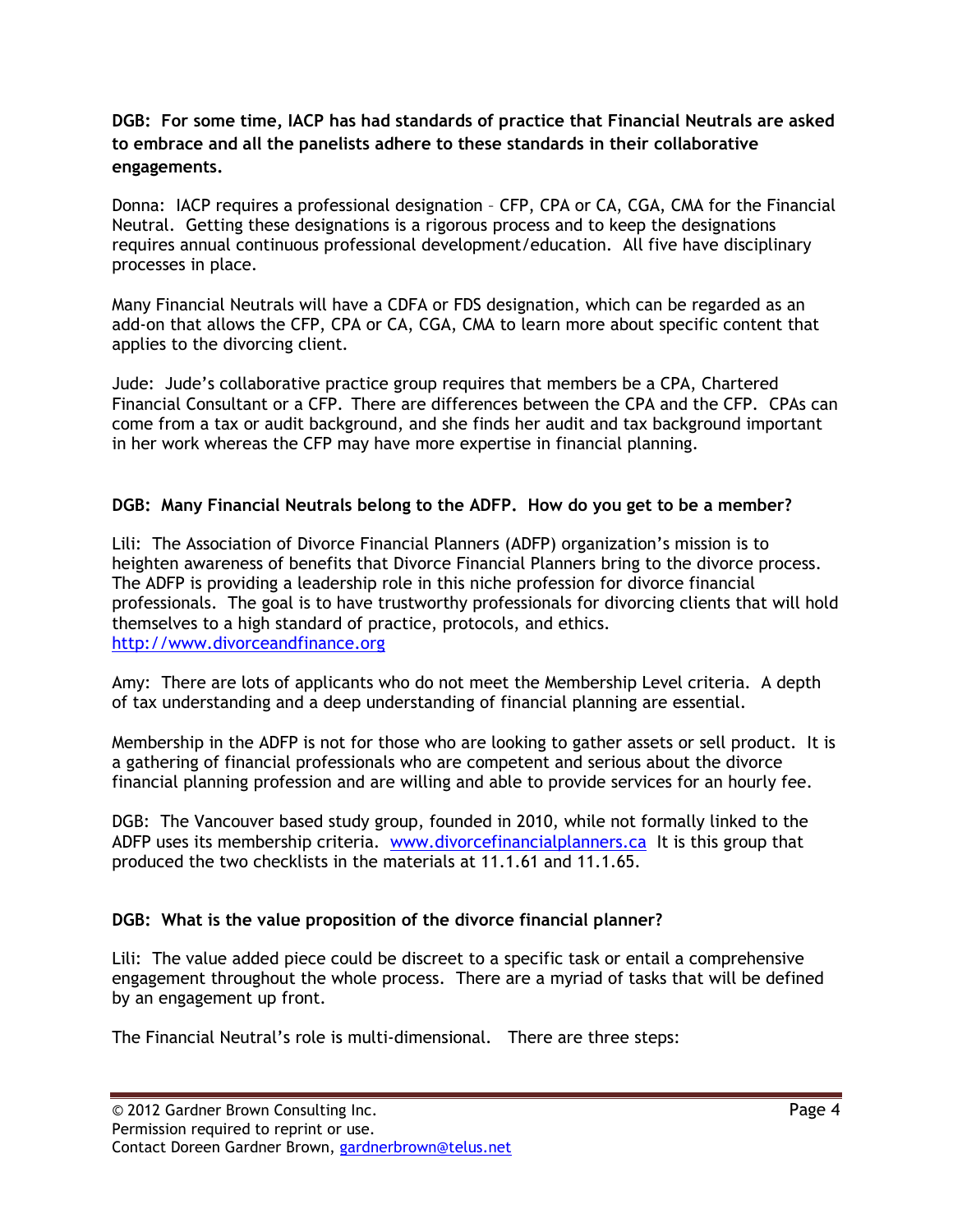1. Collecting the financial information, including clients' emotions about this financial information and making sure that the information it is as accurate and comprehensive as it can be.

2. Finessing how the financial information is analyzed and applied to different options or scenarios.

3. Making sure that all the clients' priorities and preferences are addressed. Priorities can vary depending on the outcome of different scenarios and will include tax analysis and planning, cash flow and budgeting, debt repayment, funding college education, etc.

The Financial Neutral brings all the "what ifs" into the discussion. What if you tapped into a different asset, what would be the result? What if you increased income, decreased expenses? We just don't input numbers blindly into a software program; because of our experience and knowledge, we can capture critical information and nuances as well as pull apart all the threads holding together any situation. Our job is to answer every what if that clients or other team members have.

We wrestle with the questions raised to find out what is really being asked. We can be the neutral and field all the financial questions in one place. Our job is to help clients discover what the opportunities are. We can ask, are you sure you want to do this? Or, might this be something that could work better to achieve the desired outcome?

# DGB: How does the work of the financial neutral complement the work of the lawyers?

Amy: By describing a current case, the interaction of the Financial Neutral and the attorneys were illustrated. For Amy, the Financial Neutral and the attorneys' pieces are woven together in collaborative process. In the case she described, she had been involved from the beginning, so she was able to do a cash flow tracing to determine the money that had been used both inside and outside the family. This was helpful because the money that was spent on an affair was documented for use in the process.

The coach set the table for how the clients and the professionals would look at the financial situation and have the legal framework applied so that the clients could come up with options for resolution. The coach described the long term projection as the trail head and not the exact trail. The coach provided an important resource as this case was highly charged from an emotional standpoint.

All the professionals danced together very well to bring a resolution for these clients. The neutral voice of the financial was used to bring out crucial information while the coach was key in creating a safe container for the difficult conversations.

## DGB: Clients often question the need for attorneys.

Amy: All of us on the panel have experienced clients who are hoping to work just with Financial Neutrals to resolve the issues of their divorce. We must clearly describe the need for the legal advocate each and every time. We gather the info, organize it, analyze it and get clients and their lawyers to the point where the discussions about options can take place.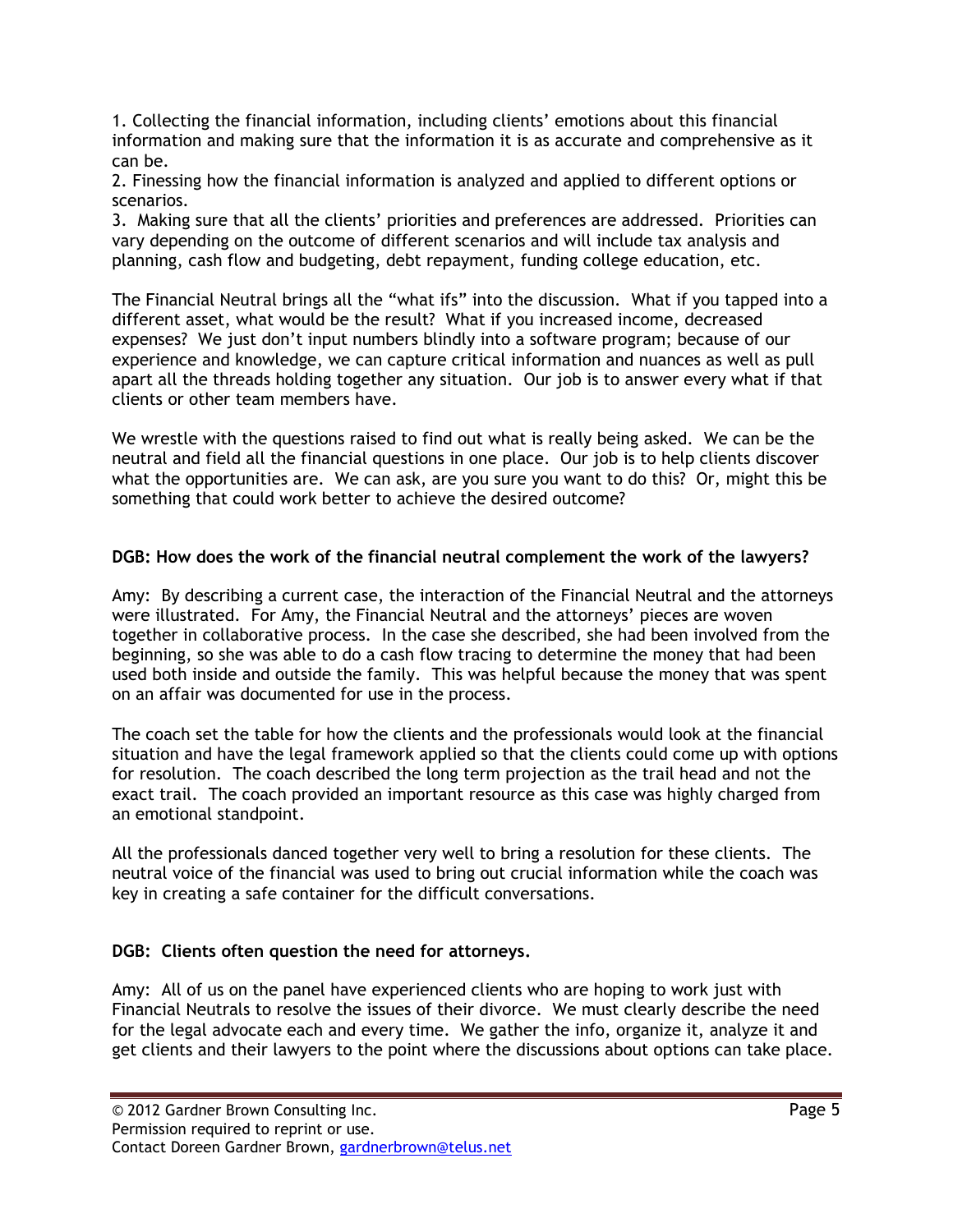Lili: Financial Neutrals have to be trained in the collaborative process and have enough experience with divorce cases so that we are able to stay within the bounds of the law. Financial Neutrals work under the umbrella of the legal framework and it is very important that we all respect professional boundaries.

Jude: The Financial Neutral is not the decision maker. We provide info about the options and can provide ideas if clients are short of these. It is the clients who make the decisions.

Donna: When she began doing collaborative cases she learned very quickly that she had to be clearly listening with both ears when doing financial neutral work. Collaborative means that clients decide what the solutions are going to be. Donna's role is to empower and educate clients to be self-determining. She is helping to choreograph the process of resolution.

Doreen: Spousal Support is an area that requires both legal and financial guidance.

## DGB: In Toronto, Eva is part of a special initiative with one of her lawyer colleagues. How did this happen? What is it?

Eva: During many conversations with Marion Korn, family law lawyer and collaborative professional, we created a process where each collaborative professional team member describes their professional contributions in a collaborative process. The goal was to get couples to meet and hear from the different professional directly who are best able to describe who does what when. www.mutualsolutions.ca

Each collaborative professional separates out the different tasks that need to be accomplished.

DGB: How much does all of this cost? We know something from the IACP research study on Canadian cases (2009). The amount was \$3,116. However, the stats reflect both the Financial Neutral work and the fees that were incurred to do business and pension valuations. The total costs reported were for work done by both consulting financials and Financial Neutrals. In almost all conversations with divorcing clients, the topic of lawyer fees comes up. As we learn to work together better and form effective teams, we can minimize the professional fees that are payable by clients.

## DGB: Please comment on the costs to clients of your work as a Financial Neutral.

Jude: Most of Jude's cases are with high net worth clients with complex situations. Her range of time spent is 10 – 30 hours on a case, at the higher end when the situation is more complex. Her time line was developed to help clients understand how many times they would be meeting with Jude. Typically the attorneys who include Financial Neutrals in their cases are getting more referrals. Clients like that there are a family professional to do the parenting plan and a Financial Neutral to do the numbers. Clients like the idea of segregated services.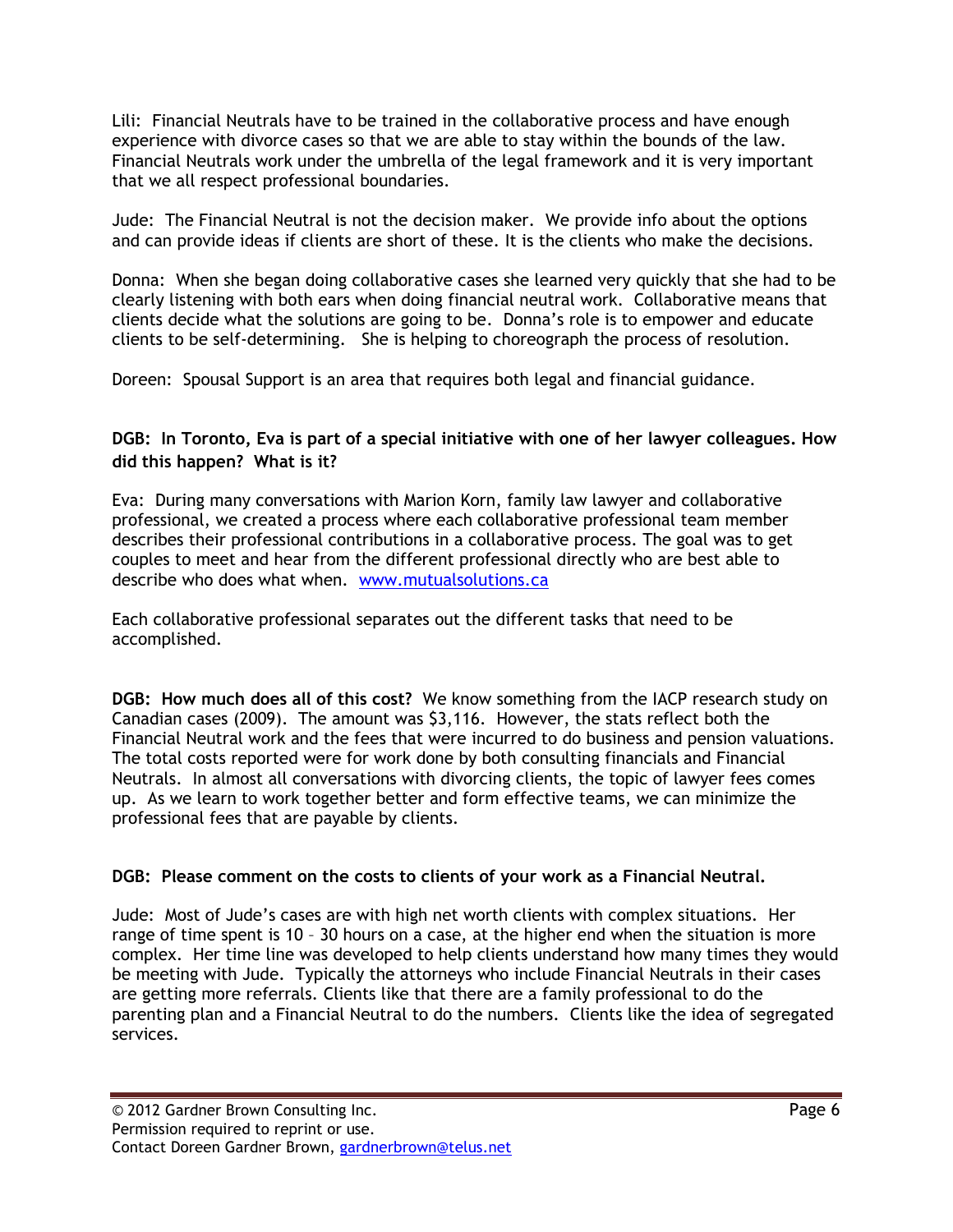Donna: Clients want segregation of services. We continue to have clients say that they don't want to pay for attorneys and they are already engaged in personal counseling. Financial Neutrals end up selling the benefits of the attorneys and divorce coaches specific to the uncoupling. Her average assignment is 6 to 10 hours, unless there is lots of emotionality or conflict.

Amy: Sometimes financial tasks get done twice because some of the attorneys also own the Family Law software. This adds to the cost. Conversation can address this. Working on the relationships between attorneys and Financial Neutrals is required. Sometimes control of the process is the issue. Collaborative practice group meetings provide opportunities for conversation. Good solutions bring more referrals.

Eva: Working as teams is essential so that we can begin to understand what each professional likes to do. What is the divorce budget? One to one relationships with collaborative colleagues, including the debriefs with others on the team may appear expensive for clients, in the long run, contributes to the overall efficiency of the team.

## DGB: Projections are often used in collaborative cases. How does this happen? How long does it take to prepare such work product?

Donna: Modeling software has been used in retirement planning. Assumptions need to be set first. For divorcing clients, for longer term marriages and when clients are worried about their long term situation, projections become very important. Clients are very involved in the assumptions that are used in the preparation of the projections. For the brainstorming sessions in collaborative cases, she uses a projector so that as different scenarios are contemplated, the results can immediately be seen. This has helped avoid impasse. Final versions are emailed to clients after the session so that Donna can have some quiet time in her office to review the inputs and make sure that everything has been entered accurately.

Donna on average spends about 6 to 10 hours. If more, there would be more emotionality or multiple documents to review.

Doreen: There is an example of a projection in your materials. Doreen's experience is that a projection takes from 2 to 3 hours per client to prepare the report. Modifications take less time. This is after the financial data has been verified and assumptions clarified. The projections example in the training materials was first created for a CLE TV course in October 2011, done with Diane Bell and Carla Lewis. In this course, a fact pattern that is becoming more common – the divorce of couples about to retire was used. In these situations projections can help clients visualize how their retirement plans will change.

Doreen: This tool was borrowed from financial planners. Here are three programs that are being used in Canada for divorce financial planning assignments, in addition to the proprietary software that CDFAs and FDSs have available to use:

RRIFmetic from Fimetrics

Canadian Retirement Planner from Gobeil and Associates Naviplan Extended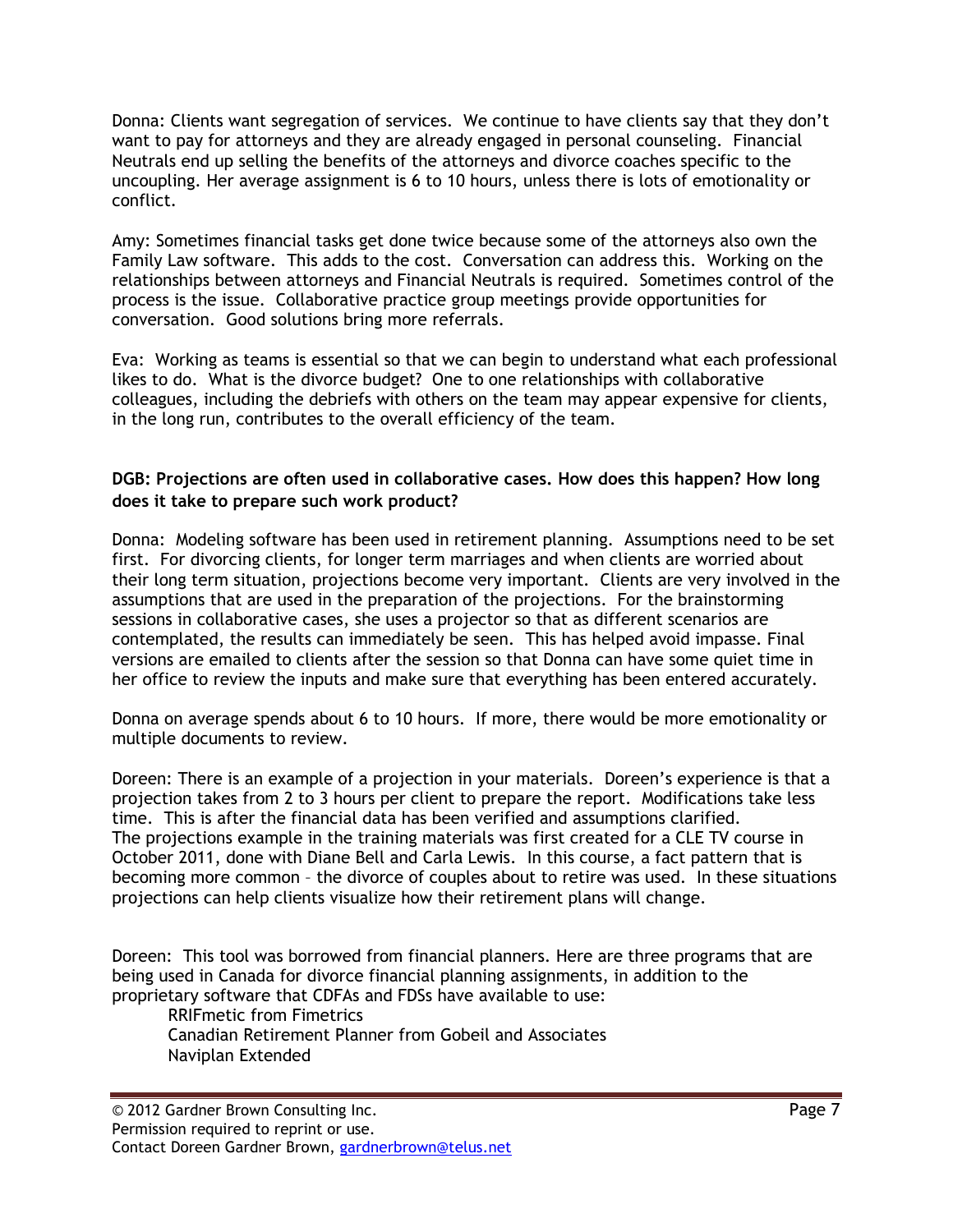DGB: Family Law software. While this can be used in Canada, it isn't being used at this point. Eva and DGB participated in a training session about this software in January 2011 and determined that it would take considerable time to get the changes made so that the reports would reflect Canadian content as well as the financial planning software currently in use.

There are existing software programs available to use in Canada that are designed for financial planning and reference our particular government programs. Eva will be reviewing the Canadian version that was just released in November 2012 to assess how it can be used in Canada. It was noted by others on the panel that one of the co-founders of Family Law software, Dan Caine is very responsive to the needs of the divorce financial planner.

Donna: One of the features of Family Law software is clients' ability of constructing their budgets and submitting that information to the Financial Neutral. This minimizes the time the Financial Neutral spends in this area and helps get clients attached to their numbers and budgets.

#### DGB: Pitfalls with projections?

Jude: The whole team talks about each assumption. The team also talks about what kinds of projections might be most helpful. Her early experience was that when we do too many projections, we can cause unnecessary angst.

Amy: Has learned that it is important for attorneys to see and understand the results of any projections before the meeting. Understanding the different ways people learn needs to be taken into consideration in deciding how information is presented so it is best understood.

DGB: What can go wrong when we engage a Financial Neutral or more generally, with the process? We all have examples of this and have learned from them. Amy in particular will be able to share very current examples of this from her Grand Rounds sessions at the Chicago IACP Forum.

Amy: Honest communication among the team members is critical.

Donna: Donna has found that team-sabotage arises when we have omitted the pre-meeting stage. Too often we minimize the incredible importance of understanding our colleagues and their working preferences. We short change our clients when we are not optimally working in sync with one another. The same importance applies for debriefing where deep learning takes place and our level of competence improves.

Doreen: Having principles clearly described at the beginning is essential.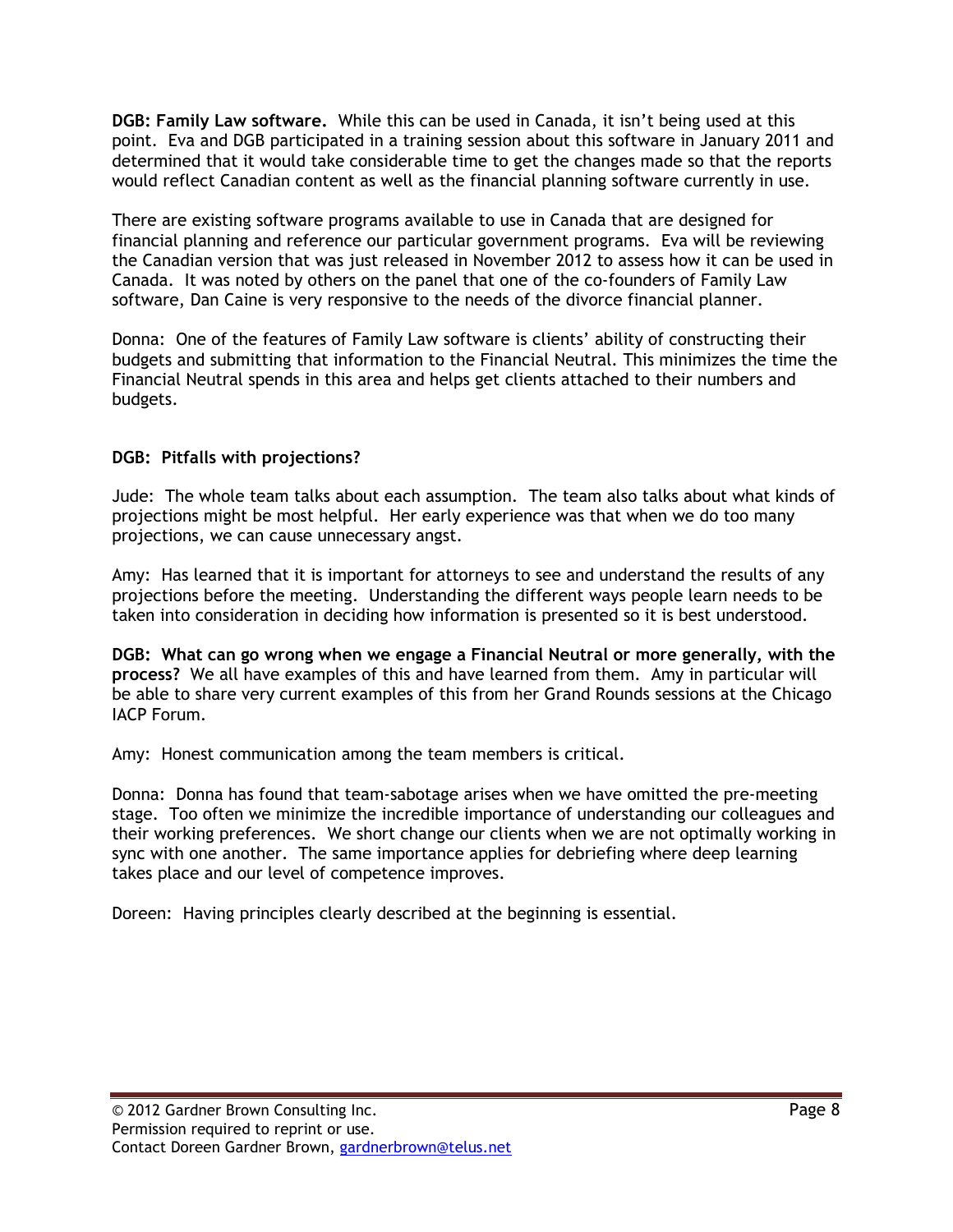DGB: As a summary Jude will reference the responses she received from two of her collaborative attorneys. The following responses are from Attorney, first President of the Collaborative Council of the Redwood Empire, and current IACP President Catherine Conner and from Attorney and past President of the Collaborative Council of the Redwood Empire Amy Rodney.

# 1. What can the financial neutral do that the lawyers cannot?

-Work together with both parties to gather financial information in an efficient manner - it takes longer and is less efficient with 2 aligned lawyers.

-Raise financial issues or questions that lawyers might not think of when focused on legal issues.

-Provide financial expertise.

-Discuss with the parties their financial attitudes, history, knowledge in a way that can work better facilitated by a neutral than one of the lawyers.

-Be the voice of economic reality and bring a reality check when needed.

-Prepare financial projections.

## 2. What can the financial neutral add to the collaborative process that can make the lawyer's life easier?

-A lot of the above, but particularly organizing the financial information in a way that is digestible for clients and is accessible to everyone in the same format.

-Educate less knowledgeable clients about financial issues.

-Be the economic voice of reason.

-Increase the number of options during brainstorming.

# 3. What can the financial neutral add that will make the clients happier?

-Make financial information understandable.

-Help clients organize financial information, particularly if they are not financially minded or are disorganized or lost.

-Help clients to understand the economic consequences of possible options.

-Help clients with financial resources (e.g. insurance broker, bookkeeper) -Flag financial follow up items.

## 4. How can you invite your clients to want to incur the expense of working with a financial?

-Talk to clients about the value they can bring as described above. One in particular is the cost benefit of having one professional prepare all the financial information.

## 5. What can go wrong if a financial neutral is not part of the Team?

-Disagreement or distrust by clients when financial information is gathered/organized in different ways by the two attorneys.

-The attorneys may miss some financial issue or consequence.

-The attorneys may miss an option that a financial professional would have thought of.

Contact Doreen Gardner Brown, gardnerbrown@telus.net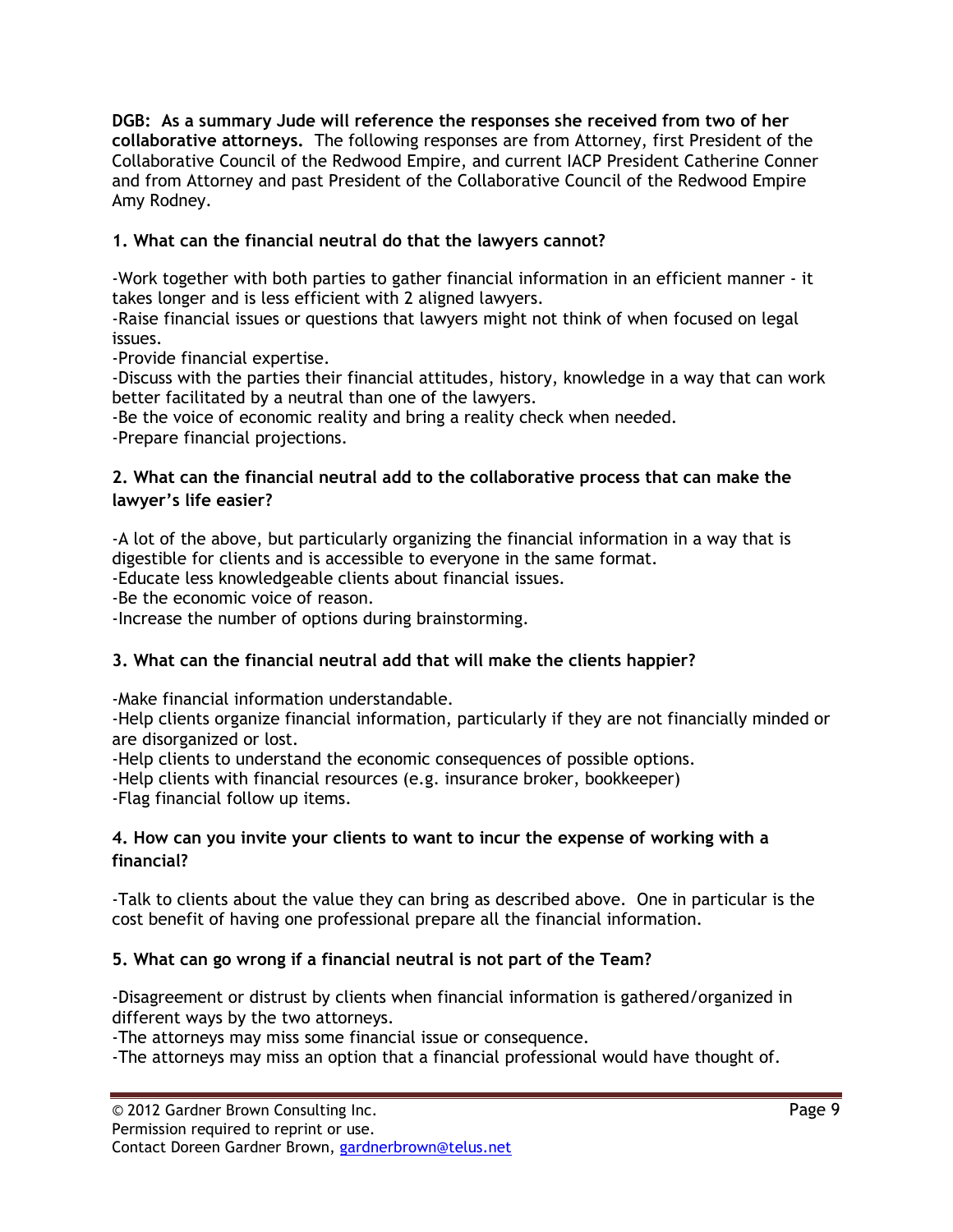#### Q and A:

One participant wondered about when projections might create a crushing result. When projections would not work? Why would clients with little money not benefit.

Jude: When both cash flows are negative, it may not be helpful. Analysis and guidance is still done and this is valued and valuable.

Amy: Is the situation redeemable? If both are going to be in trouble, to emphasize this sometimes raises roadblocks and impedes progress toward resolution of the divorce.

Donna: In really tough situations, the Financial Neutral can help brainstorm the ideas that would minimize the damage. Are you really asking if there is education that might be helpful? Participant clarified that he thought it would be helpful to educate and Donna concurred. She would have clients brainstorm some ideas and other options that could minimize the damage going forward.

Amy: There is a delicate balance between divorce financial planning and financial planning. The goal is to end the marriage. It is not the point of the collaborative process to do long term financial planning.

Jude: The Financial Neutrals do address the hard issues, but not necessarily with projections.

#### Second question: How does neutrality play out in a situation where one of the clients manages a highly volatile portfolio? What do you do? Just the numbers?

Lili: A huge part of our role is to educate both clients. We can educate about what is held in the portfolio. Our job is to explore and explain what their portfolio of investments consists of so that both clients will understand the current portfolio. Understanding concepts of investment are important to help move clients forward.

Doreen: Going forward, each client needs their own team of advisors.

## A third question: Suspicion often present around finances. Is it the role for the Financial Neutral to explain the situation?

Donna: Yes, and education is key.

Doreen: Sometimes both clients do not understand the way their affairs have been set up. The Financial Neutral can do education about this.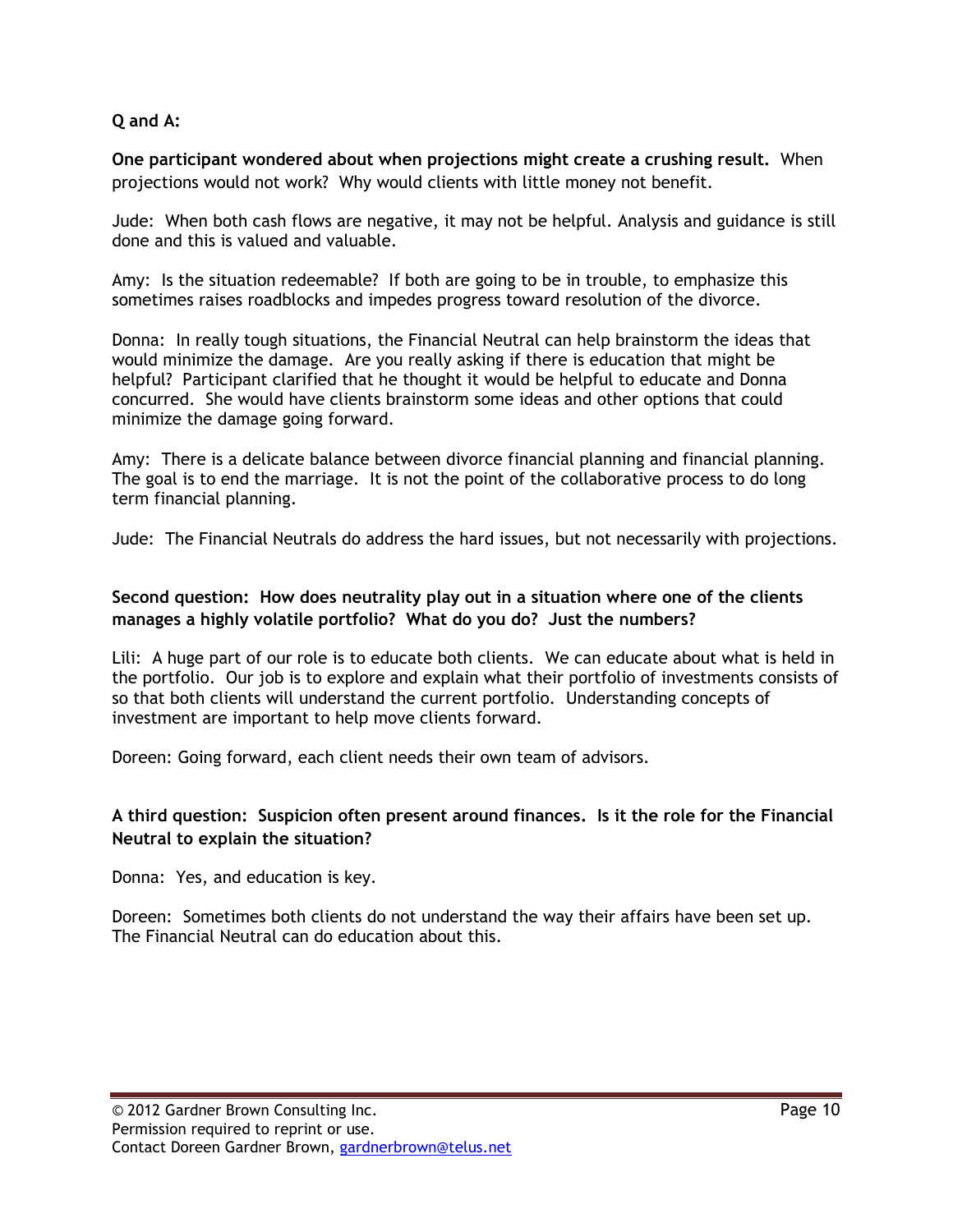#### Final questions: Are financial neutral involved in doing risk evaluation of portfolios? How do neutral financials raise difficult issues?

Amy: Cautioned using differing rates of return for each party. This just introduces another variable in why the projected outcomes of the parties are different. Using the same rate for both parties in the projection allows us to better understand the impact of different levels of support payments or a different asset division.

Donna: Reframes the question to - How do we bring up sensitive issues? How do we bring this to the table?

Jude: Her reports include as much information as possible and then the team decides how this will be addressed, including how to investigate further if required.

Lili: It is the team's responsibility to put sensitive information on the table. Sometimes collaborative cases do fail.

Donna: Just be curious! When she is working with highly compensated employees, she asks a question like "when do those bonuses get paid?" "I read in the paper that ….

Lili: A degree of timing and / or subtlety may be necessary - such as: "By the way, (on your way out) what is…" as per Colombo style!

Lili: All of us are believers in the Collaborative Process because it offers an opportunity to be more holistic than any other legal process and an opportunity to contribute positively to our clients' lives for the very long term. We bring our expertise and passion to the process, to our team and most importantly, to our clients to enable us all to focus on attaining a positive and optimistic outcome. This is just a beginning of how clients will view divorce.

What is that we want to create for our clients? A better experience.